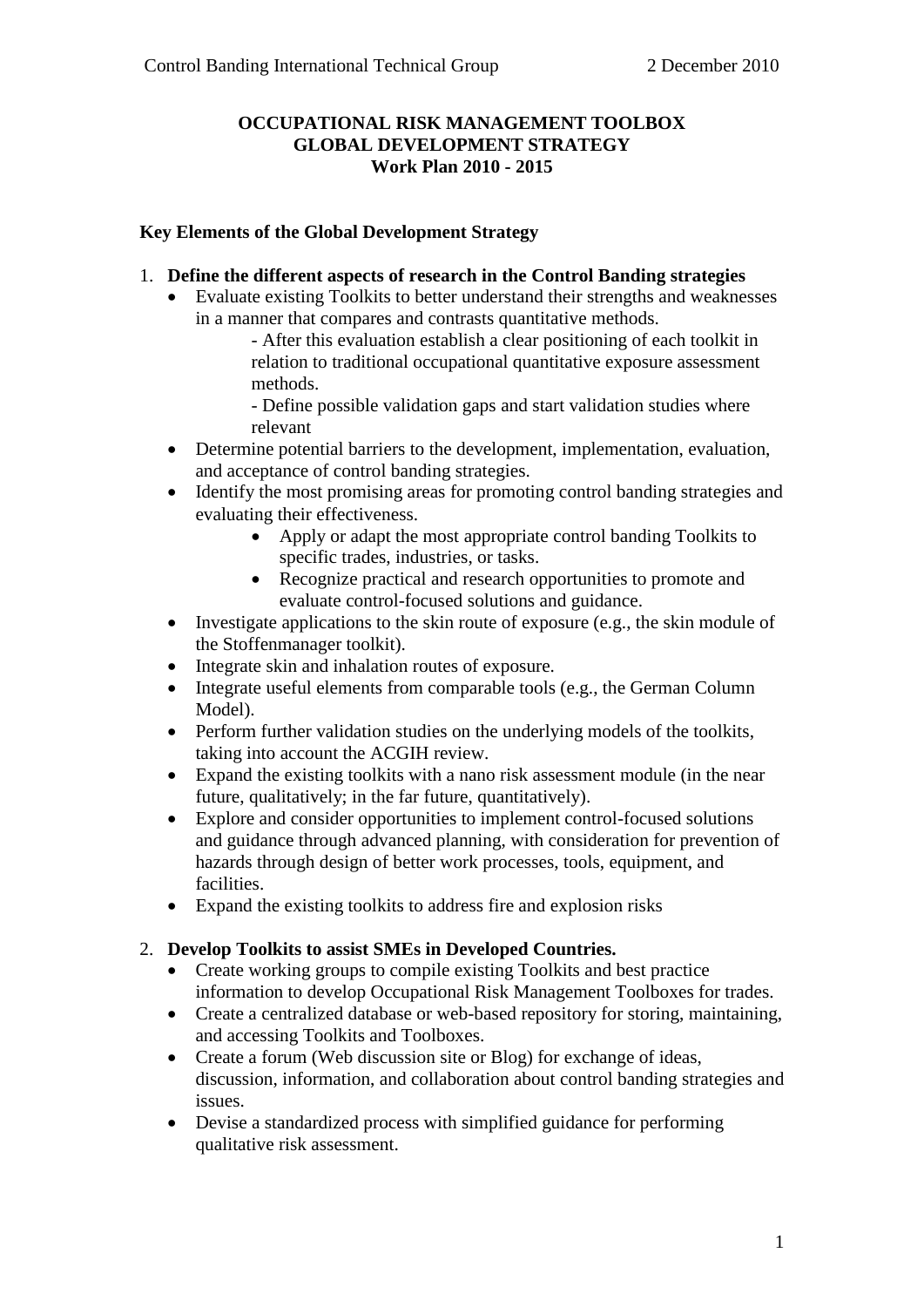- Establish consistent funding sources to support these programs and promising demonstration projects.
- 3. **Develop Toolkits to assist larger industries in Economically Developing Countries in need of more health and safety professionals**
	- Communicate the outcome of the evaluation process mentioned under 1, in order to help professionals in choosing to implement one of the Toolkits that will fit their needs.
	- Identify funding sources to support efforts to implement and evaluate Toolkits for regional occupational safety and health needs in specific trades, tasks, and industries.
	- Develop and provide guidance materials, information, technical support, and train-the-trainer workshops to assist developing countries and their larger industries in building occupational safety and health capacity for understanding and applying basic risk assessment concepts and controlfocused solutions.
- 4. **Develop basic Control Banding strategies in Economically Developing Countries for SMEs that do not have access to professionals.**
	- Recruit and assign subject matter experts and technical expertise from developed countries to work with representatives in developing countries (i.e., twinning) for collaborative, participatory action research with control banding strategies.
- 5. **Develop a standardization process for the control guidance sheet (CGS), toolkit format, and establish CGS as a standardized format for multidisciplinary risk management communications.**
	- Define the key elements and essential information that is to be provided on any CGS
	- Establish consistent and universal terminology (e.g., Globally Harmonized System for Classification and Labelling of Chemicals, or GHS) to be used on any CGS
	- Establish a template for consistent preparation of a CGS, with consideration for factors such as clarity, presentation of information, ease of translation into multiple languages, modification with new information, adaptation to different media sources (print and Web), and adaptation to other industries, trades, activities, user profile like employees or workers
	- Take into account the current standardisation process of Risk Management Measures as a consequence of the EU-REACH regulation

## 6. **Develop a Regional Control Banding Workshop framework.**

• In the development of the framework different target users should be identified at macro (policy maker, professionals at research institutes, etc.), meso (policy makers and professionals at employer and employee organisations, etc.) and micro level (non-experts users at SMEs vs. expert users at larger companies)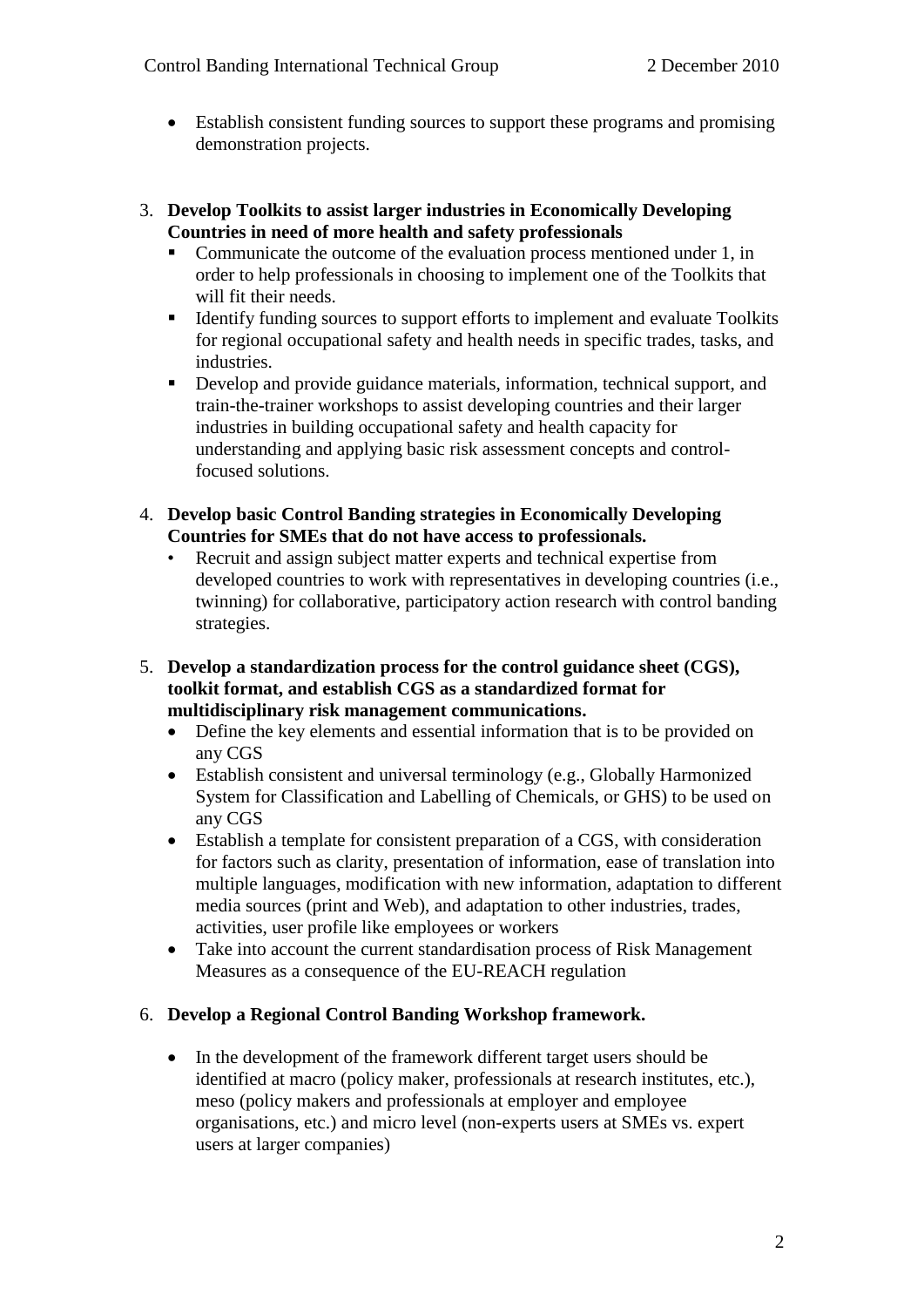#### 7. **Create working groups to compile existing Toolkits and best practice information to develop Occupational Risk Management (ORM) Toolboxes for trades.**

- Recruit a combination of subject matter experts and representatives from different regions, countries, and industries to discuss and develop ORM Toolboxes and control-focused solutions.
- Utilize a combination of face-to-face meetings, workshops, and other communication options (Web discussion sites, Blogs, and teleconferences) to facilitate exchange of information, ideas, and collaboration.
- 8. **Create a centralized database or Webportal for access to Toolkits and Toolboxes.**
	- Create a centralized database or Web-based repository for storing, maintaining, and accessing Toolkits and Toolboxes.
	- Make use of social media techniques like LinkedIn, Facebook, Twitter in order to facilitate a CB community
- 9. **Create a standardized process and easy-to-use gadgets for qualitative risk assessment.** 
	- Develop simplified guidance for performing basic hazard identification and risk assessment as the first steps towards determining appropriate control focused solutions.
	- Publish and disseminate this guidance via print and Web access, with consideration for the target audiences (SMEs, developed and developing countries, entities and individuals with limited expertise and resources).
	- Develop gadgets for direct use at workplaces based on Control Banding toolkits and toolboxes.
	- Develop smartphone applications to offer workers and managers at the worksite task-based: trainings, CGSs, PIMEX outcomes, and toolkits.
- 10. **Bridge the gap between Occupational Physicians and Occupational Hygienists to integrate our occupational health roles and marry these concepts to address preventive approaches such as Control Banding.**
	- Set steps to implement the ICOH2003 Declaration to increase the role of IH and capture these processes in the newest WHOCC Global Plan of Action.
	- Enhance the BOHS framework to address opportunities for prevention and the role of IH.
	- Create trainings on CB for occupational physicians to increase risk communication aspects and increase knowledge of the IH profession.
	- Develop strategies to change national regulations to include the IH profession and recognize the role of prevention in occupational health programs.

### 11. **Develop a standardized, multidisciplinary Hazard Banding framework**

- Intermediate step prior to control
- Separate banding models for health, environmental, and physical exposures
- Expand CB's risk communication potential
- Formalize framework to include Ergonomics and Safety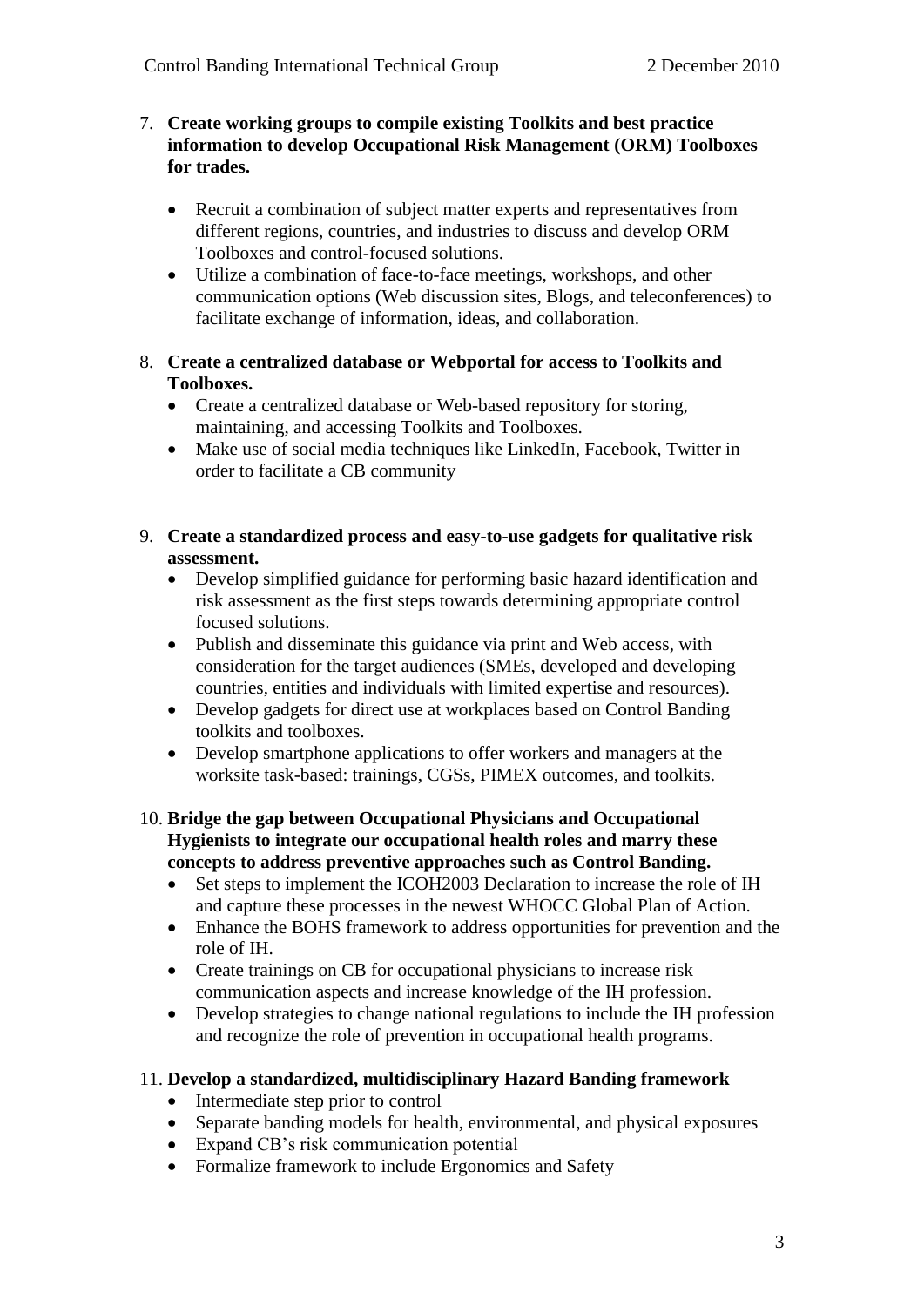- Ensure the ability to include Environmental considerations
- Develop joint Environmental and Occupational Risk Management framework
- EMKG MODULE FOR 2013 IN FIRE & EXPLOSION RISKS

### 12. **Formally expand CB outreach and IH profession through OHLearning**

- Train experts in the basic components of CB toolkits
- Expand advanced IH expertise in developing countries
- Create intermediate Technician base globally
- Create basic CB training for SMEs for toolkit implementation
- Integrate CB into all university Health, Hygiene and Safety programs
- Build process to assess the quality of CB training at all levels
- Develop a feedback and improvement process for continuous improvement

### 13. **Develop a consistent foundation of funding for achieving ITG Work Plan**

- Create a plan for harnessing large funding initiatives to ensure CB growth
- Socially Responsible Company (SRC) initiative inclusion
- Microfinance Institutions (MFIs) to access SRC initiatives
- Child Labour and hazardous work initiatives can use CB as a bridge
- Youth Employment initiatives need to ensure job growth is "decent work."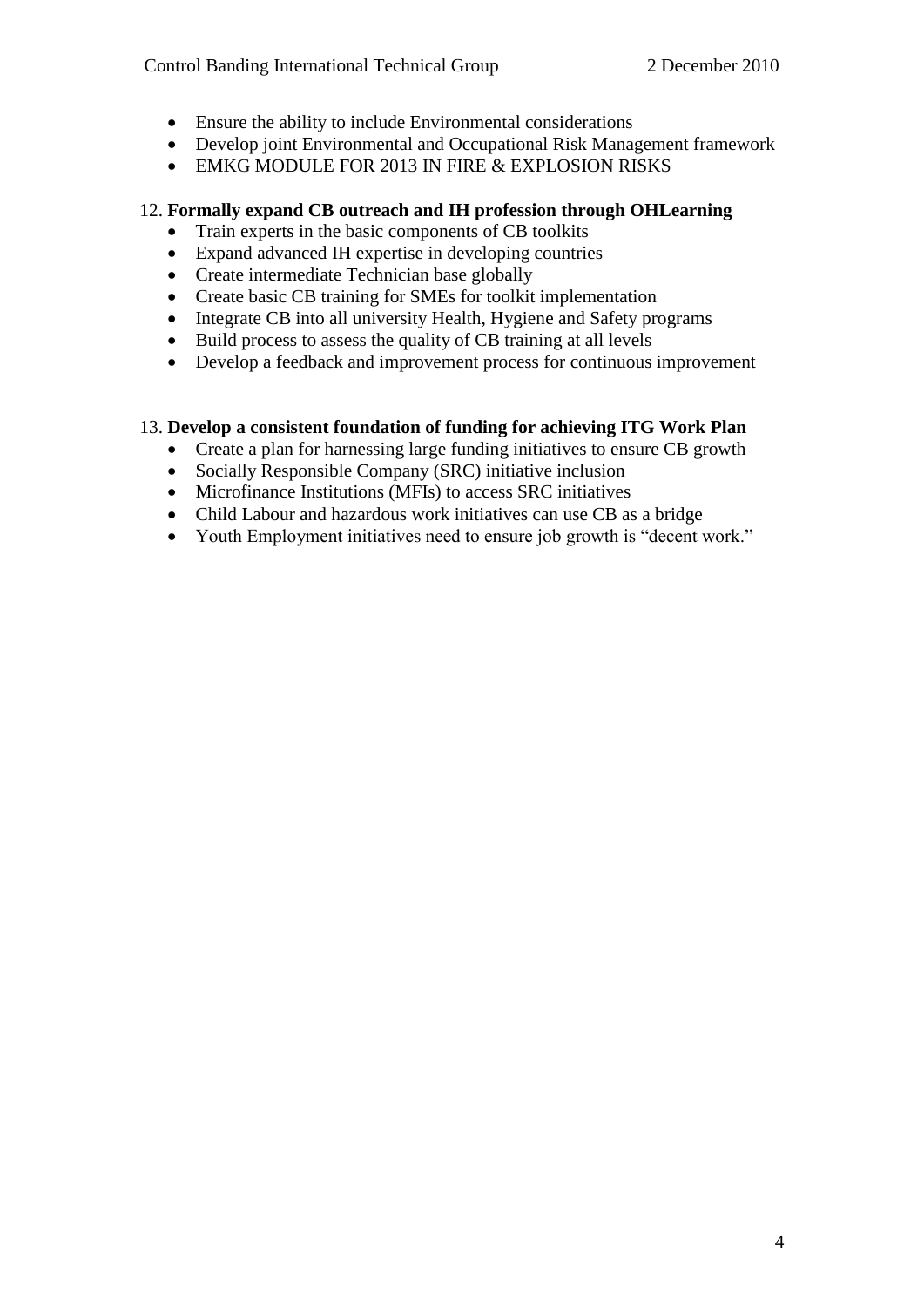## **ITG Implementation Plan International Research Agenda**

That this research agenda was developed, published, and substantially followed speaks to its timeliness, the broad international commitment of its proponents, and the considerable effort put towards its execution. The Global Implementation Strategy aim was to promote research, development, and application of Toolkits to manage different workplace hazards. Each of these efforts was guided with the intent of contributing to development of a broader Occupational Risk Management Toolbox (Toolbox).

## **1. Chemical Toolkit Applications in Developing Countries**

- Investigate applications within large enterprises.
- Develop tools for SMEs.
- Evaluate effectiveness of predicting exposures.
- Validate options and guidance for controlling exposures.
- Field test most-current products, Toolkits, and control-focused solutions.
- Translate concepts and common phrases.

# **2. Other Applications in Developing Countries**

- Focus on large-scale industries, and select appropriate industries and hazards.
- Develop other toolkits for the Occupational Risk Management Toolbox.
- Adapt existing approaches (WIND Program), and build upon successes.
- Develop an Ergonomics Toolkit based on Hazard Banding.
- Initiate Hazard Banding for ergonomics using a common framework

# **3. Chemical Control Toolkit Applications in Developed Countries**

- Perform further validation studies.
- Validate options and guidance for controlling exposures in selected small business trades.
- Provide field industrial hygiene technical support and input for expanding, ranking hazards, prioritizing controls.
- Focus on small business trades and identify successes and limitations.

# **4. Other Applications in Developed Countries**

- Develop Ergonomics Toolkit based on existing national models.
- Expand industrial hygiene aspects to include physical and biological exposures.
- Investigate Occupational Risk Management Toolbox concept for SMEs.
- Make environmental Hazard Banding available with other CB Toolkits.

# **5. Research to Fill Gaps in the Chemical Toolkit**

 $\bullet$  Investigate applications to the skin route of exposure (e.g., the skin module of the Stoffenmanager toolkit).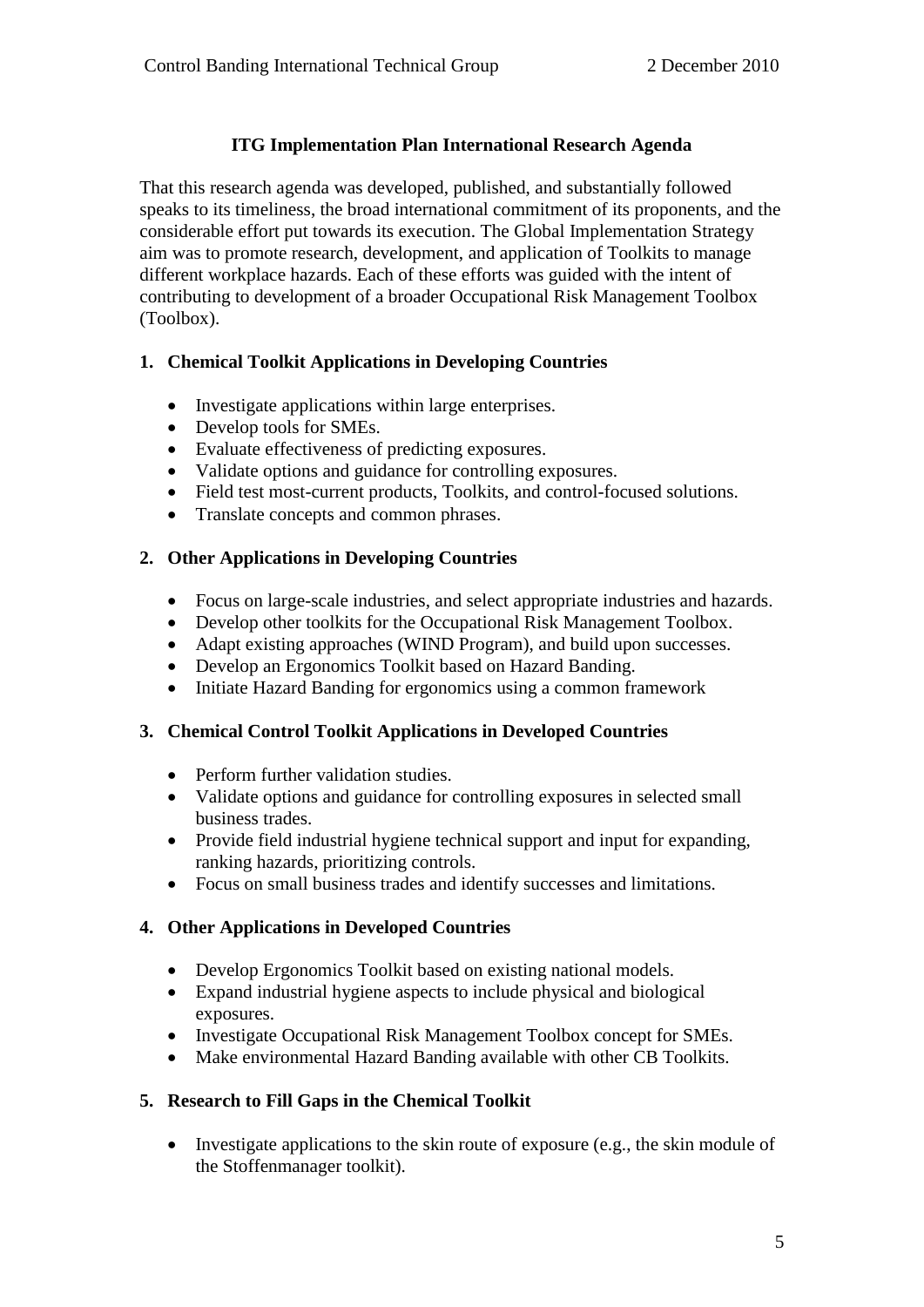- Integrate skin and inhalation routes of exposure.
- Integrate useful elements from comparable tools, e.g. the German Column Model.
- Perform further validation studies on the underlying models of the toolkits, taking into account the ACGIH review.
- Expand the existing toolkits with a nano risk assessment module (in the near future, qualitatively;, in the far future, quantitatively).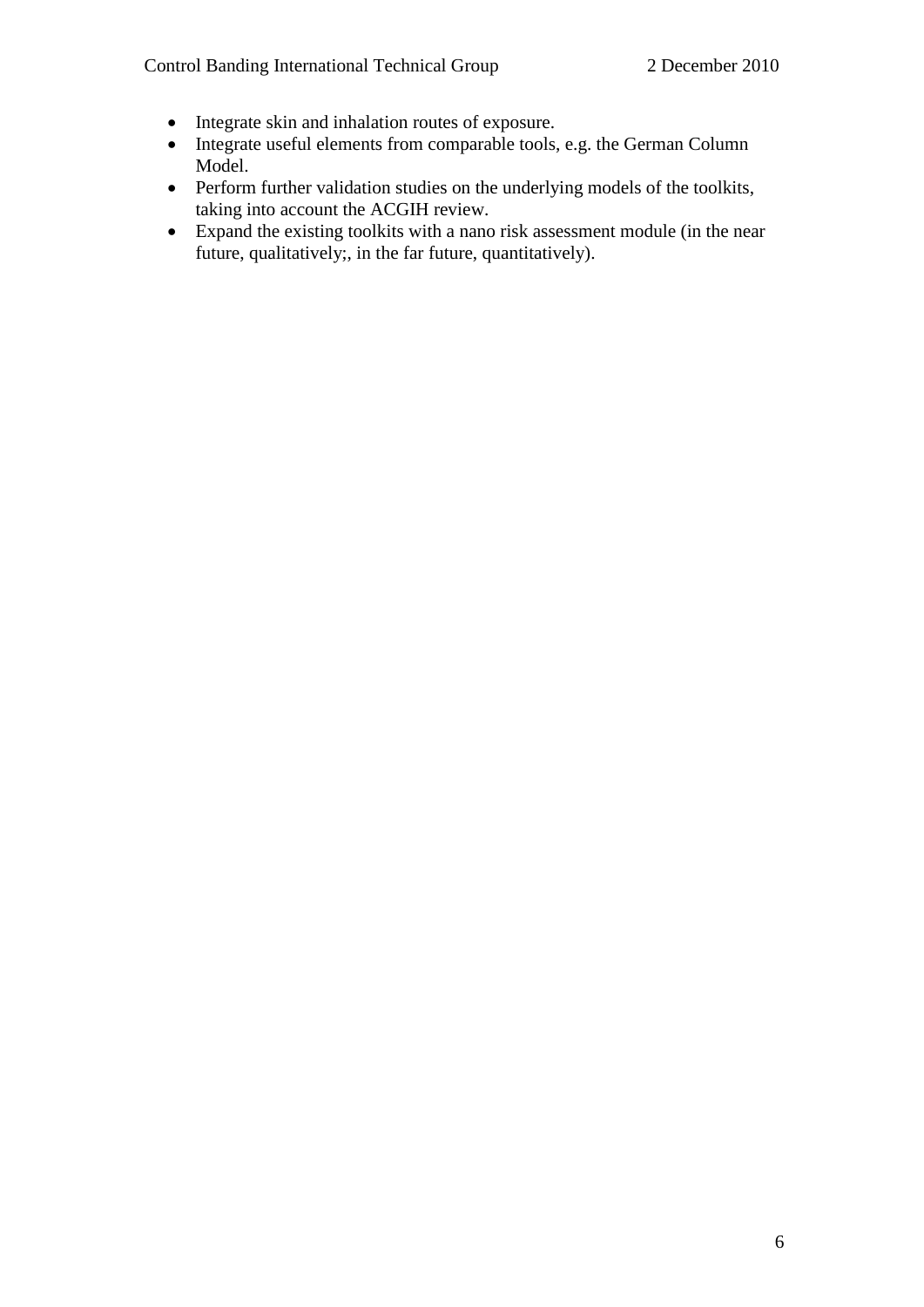### **ITG Implementation Plan Internet Resources**

Bundesanstalt für Arbeitsschutz und Arbeitsmedizin (BAuA) (Federal Institute for Occupational Safety and Health, Germany), Safety and Health to Secure the Future, 2007 [http://www.baua.de/nn\\_18306/en/Homepage.html\\_\\_nnn=true.](http://www.baua.de/nn_18306/en/Homepage.html__nnn=true)

COSHH Essentials: Easy steps to control health risks from chemicals. U.K. Health and Safety Executive. [http://www.coshh-essentials.org.uk/.](http://www.coshh-essentials.org.uk/)

Globally Harmonized System of Classification and Labelling of Chemicals (GHS)**.** UNECE (United Nations Economic Commission for Europe. http://www.unece.org/trans/danger/publi/ghs/ghs\_welcome\_e.html.

SafeWork Chemical Control Banding. In Focus Programme on Safety and Health at Work and the Environment, International Labour Organization. [http://www.ilo.org/public/english/protection/safework/ctrl\\_banding/index.htm.](http://www.ilo.org/public/english/protection/safework/ctrl_banding/index.htm)

Stoffenmanager: [http://www.Stoffenmanager.nl.](http://www.stoffenmanager.nl/) 

Stoffenmanager Nano (under construction); [http://www.nano.stoffenmanager.nl.](http://www.nano.stoffenmanager.nl./) 

Control Banding Nanotool <http://www.controlbanding.net/>

CPWR — The Center for Construction Research and Training. [http://www.cpwr.com/rp-constructionsolutions.html.](http://www.cpwr.com/rp-constructionsolutions.html)

GTZ (Germany) Chemical Management Guide http://www.gtz.de/de/themen/laendliche-entwicklung/11324.htm.

ILO, International Chemical Safety Cards (ICSCs), updated 4 February 2008. <http://www.ilo.org/public/english/protection/safework/cis/products/icsc/>

IOHA Control Banding Links <http://www.ioha.net/cb/control-banding-links.htm>

NIOSH Safety and Health Topic: Control Banding. [http://www.cdc.gov/niosh/topics/ctrlbanding/.](http://www.cdc.gov/niosh/topics/ctrlbanding/)

World Health Organization (WHO). Occupational Health. [http://www.who.int/occupational\\_health/en/.](http://www.who.int/occupational_health/en/)

First International Control Banding Workshop (1ICBW) <http://www.bohs.org/eventDetails.aspx?event=42>

Second International Control Banding Workshop (2ICBW) <http://www.acgih.org/events/ControlBand>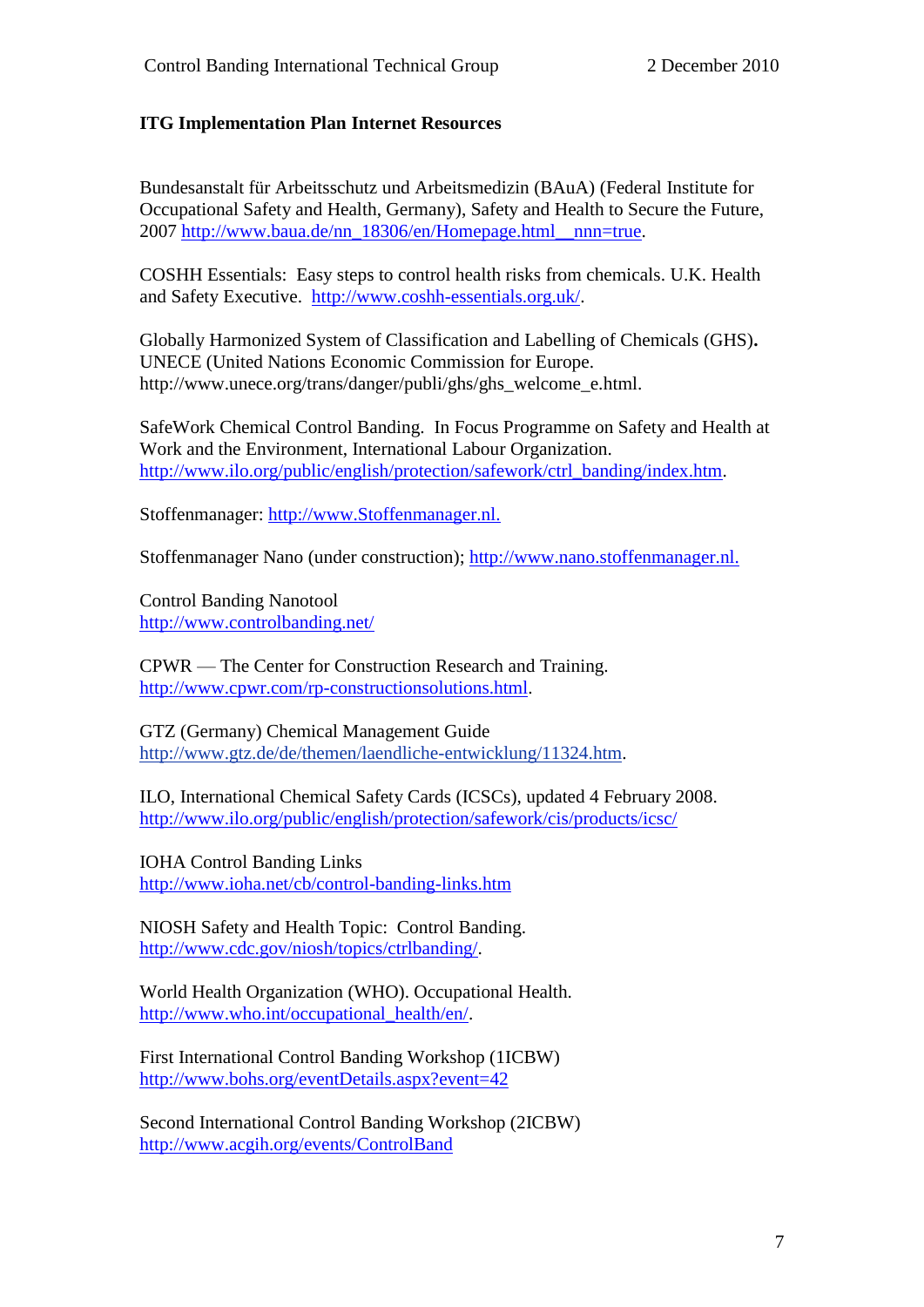Third International Control Banding Workshop (3ICBW) <http://www.saioh.org/ioha2005/Proceedings/SSI.htm>

Fourth International Control Banding Workshop (4ICBW) <http://ioha.net/controlbanding.html>

Fifth International Control Banding Workshop (5ICBW) <http://ioha.net/controlbanding.html>

Sixth International Control Banding Workshop (6ICBW) <http://ioha.net/controlbanding.html>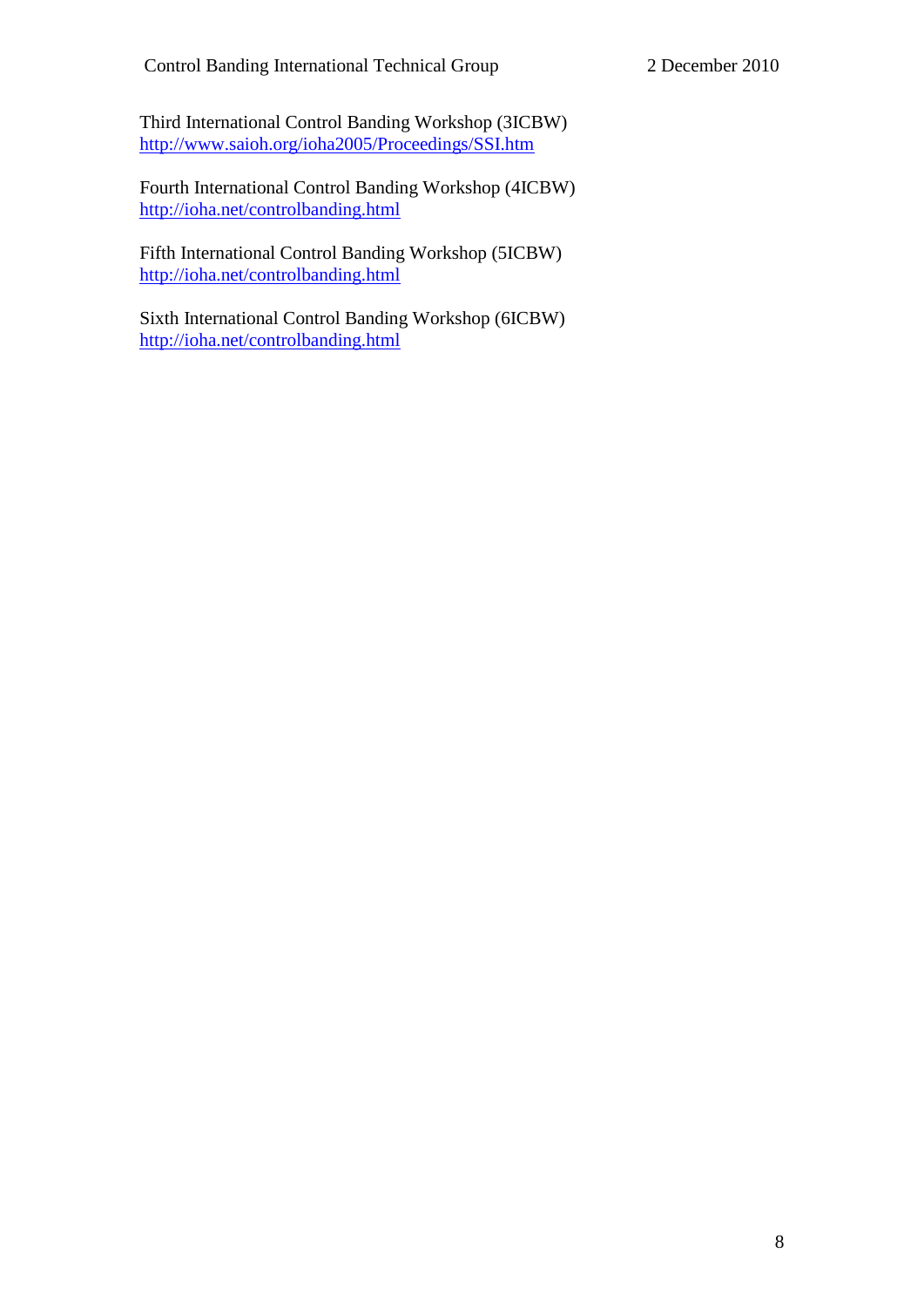### **ITG Implementation Plan References**

ACGIH, 2008. Control Banding: Issues and Opportunities: *A Report of the ACGIH® Exposure/ Control Banding Task Force.* Publication #08-001. Cincinnati, OH.

Bracker AL Morse TF Simcox NJ (2009). Training health and safety committees to use control banding: lessons learned and opportunities for the United States. J Occup Env Hyg, **6**:307-314.

Compendium of activities of the WHO collaborating centres in occupational health 2006-2010. World Health Organization, Geneva. 19 Feb. 2007. [http://www.who.int/occupational\\_health/network/2006compendium/en/index.html.](http://www.who.int/occupational_health/network/2006compendium/en/index.html)

CPWR. Center to Protect Workers' Rights. Construction Solutions. [\(http://www.cpwr.com/rp-constructionsolutions.html.](http://www.cpwr.com/rp-constructionsolutions.html) 2007.

Eijkemans, G. and I. Fedetov. *Global implementation strategy of the occupational risk management toolbox (control banding)*. in *Third International Control Banding Workshop*. Pilanesberg, South Africa, 2005.

European Commission (EC), *REACH and GHS*. Available at [http://ec.europa.eu/enterprise/reach/index\\_en.htm.](http://ec.europa.eu/enterprise/reach/index_en.htm) 2007.

Evans, P. and A. Garrod, *Letter to the Editor: Evaluation of COSHH Essentials for vapour degreasing and bag-filling operations.* Ann Occup Hyg, 2006. **50**(6): p. 641.

Fingerhut, M., Editorial: Global Quantitative Risk Management (Control Banding) Activities. Industrial Health 2008, 46: 305 – 307. Available at [http://www.jstage.jst.go.jp/article/indhealth/46/4/305/\\_pdf](http://www.jstage.jst.go.jp/article/indhealth/46/4/305/_pdf)

Fingerhut, M., T. Driscoll, D.I. Nelson, M. Concha-Barrientos, L. Punnett, A. Pruss-Ustin, K. Steenland, J. Leigh, and C. Corvalan, *Contribution of occupational risk factors to the global burden of disease--a summary of findings.* Scandinavian Journal of Work, Environment, and Health, 2005. **Suppl 1**: p. 58-61.

Garrod, A. and P. Evans, *Personal communication regarding COSHH Essentials*. 2007.

Jones, R.M. and M. Nicas, *Margins of safety provided by COSHH Essentials and the ILO Chemical Control Toolkit.* Ann Occup Hyg, 2006. **50**(2): p. 149-56.

Jones, R.M. and M. Nicas, *Evaluation of COSHH Essentials for vapor degreasing and bag filling operations.* Ann Occup Hyg, 2006. **50**(2): p. 137-47.

Jones, R.M. and M. Nicas, *Margins of safety provided by COSHH Essentials and the ILO Chemical Control Toolkit.* Ann Occup Hyg, 2006. **50**(2): p. 149-56.

Jones, R.M. and M. Nicas, *Reply to letter to the editor: Evaluation of the utility and reliability of COSHH Essentials.* Ann Occup Hyg, 2006. **50**(6): p. 643-644.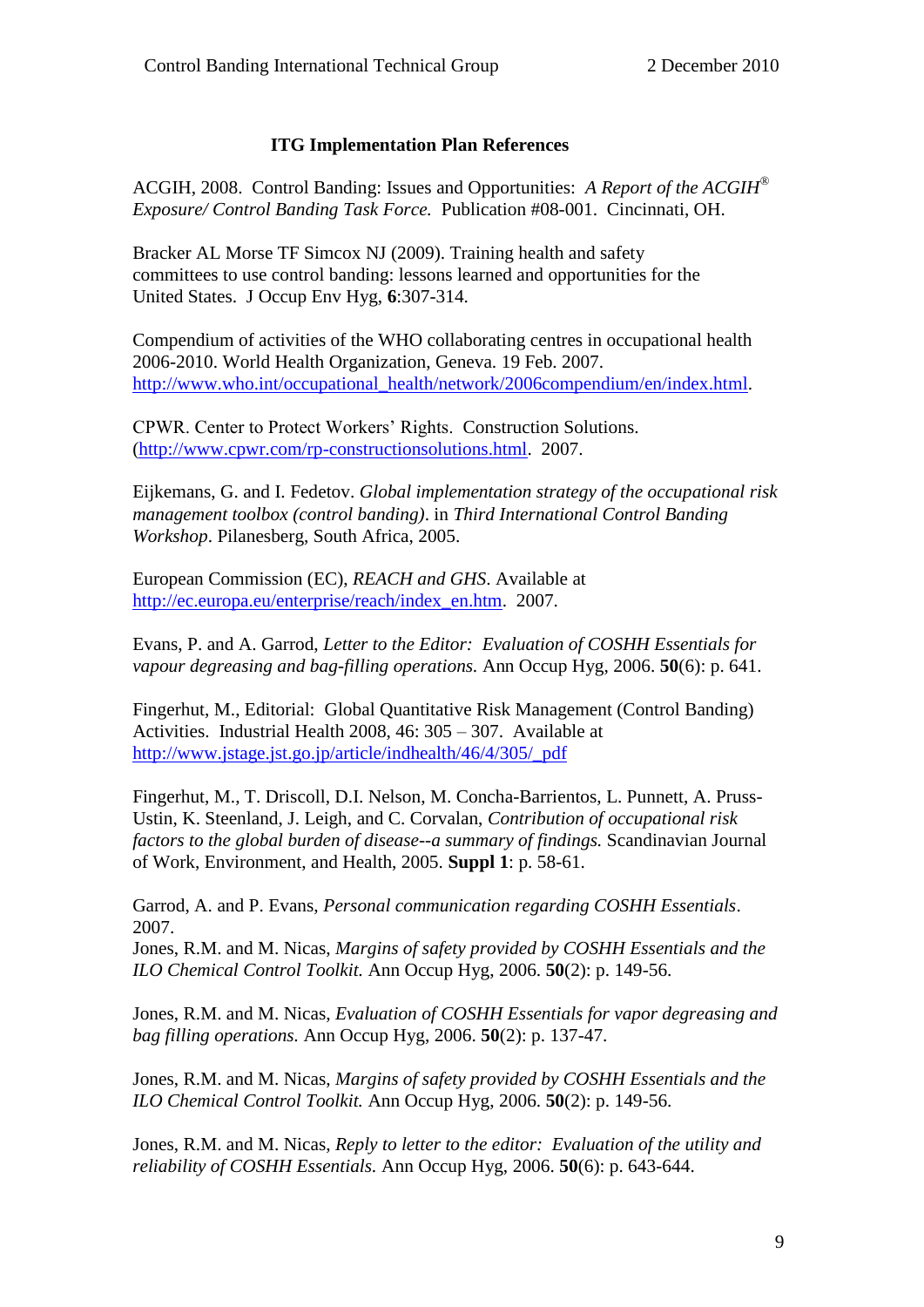Kogi K, Caple D (2008). Developing ergonomic checkpoints for facilitating practical improvements in small-scale workplaces. SY20-03. *XVIII World Congress on Safety and Health at Work*, Seoul, Korea.

Lee, E.G., Harper, M., Bowen, R.B., Slaven, J. (2009). Evaluation of the COSHH Essentials: methylene chloride, isopropanol, and acetone exposures in a small printing plant. The Annals of Occupational Hygiene. 53 (5):463-474.

Marquart, H., Heussen, H., Le Feber, M., Noy, D., et al. 'Stoffenmanager', a webbased tool using an exposure process model. Ann Occup Hyg 52(6):429-41 2008.

Maynard, A.D., *Nanotechnology: the next big thing, or much ado about nothing?* Ann Occup Hyg, 2007. **51**(1): p. 1-12.

Money, C., S. Bailey, M. Smith, A. Hay, B. Hudspith, D. Tolley, J. Dobbie, and H. Jackson, *Letter to the Editor: Evaluation of the utility and reliability of COSHH Essentials.* Ann Occup Hyg, 2006. **50**(6): p. 642-644.

Naumann, B.D., P. Hewett, and P.F. Wambach. *ACGIH Technical Analysis of the Control Banding Risk Assessment Process (RT 222)*. in *American Industrial Hygiene Conference and Exposition*. 2007. Philadelphia, PA.

Nelson, D.I., S.V. Chiusano, A.L. Bracker, L.A. Erickson, C.L. Geraci, M. Harper, C. Harvey, A.A. Havics, M. D. Hoover, T.J. Lentz, R.W. Niemeier, S.D. Ripple, E.J. Stewart, E.A. Sullivan, and D.M. Zalk, *AIHA Guidelines 9-2007. Guidance for Conducting Control Banding Analyses*. Fairfax, VA: American Industrial Hygiene Association, 2007.

Nelson DI, Zalk DM (2010). Control banding: background, critique, and evolution. In: Patty's Industrial Hygiene, Sixth Edition as Chapter 42, Wiley publishers.

NIOSH (2009). Qualitative risk characterization and management of occupational hazards: Control Banding (CB); a literature review and critical analysis. Department of Health and Human Services, Centers for Disease Control and Prevention, National Institute for Occupational Safety and Health, DHHS (NIOSH) Publication No. 2009– 152.

Packroff, R. Application safety of chemical products for a new quality of work, presented at Sustainable Chemistry – Implementation of a Scientific Concept in Policy and Economy, 15-16 May 2007, Berlin. http://www.sustainablechemistry2007.de/Downloads/07\_Packroff.pdf.

Paik, S., Zalk, D.M., Swuste, P. Application of a pilot Control Banding tool for risk level assessment and control of nanoparticle exposures. Ann Occup Hyg 52(6):419- 428 2008.

Spee, T. *Risk assessment from toxic substances and control measures in the Dutch construction industry*. in *3ICBW*. 2005. Pilanesberg, South Africa.